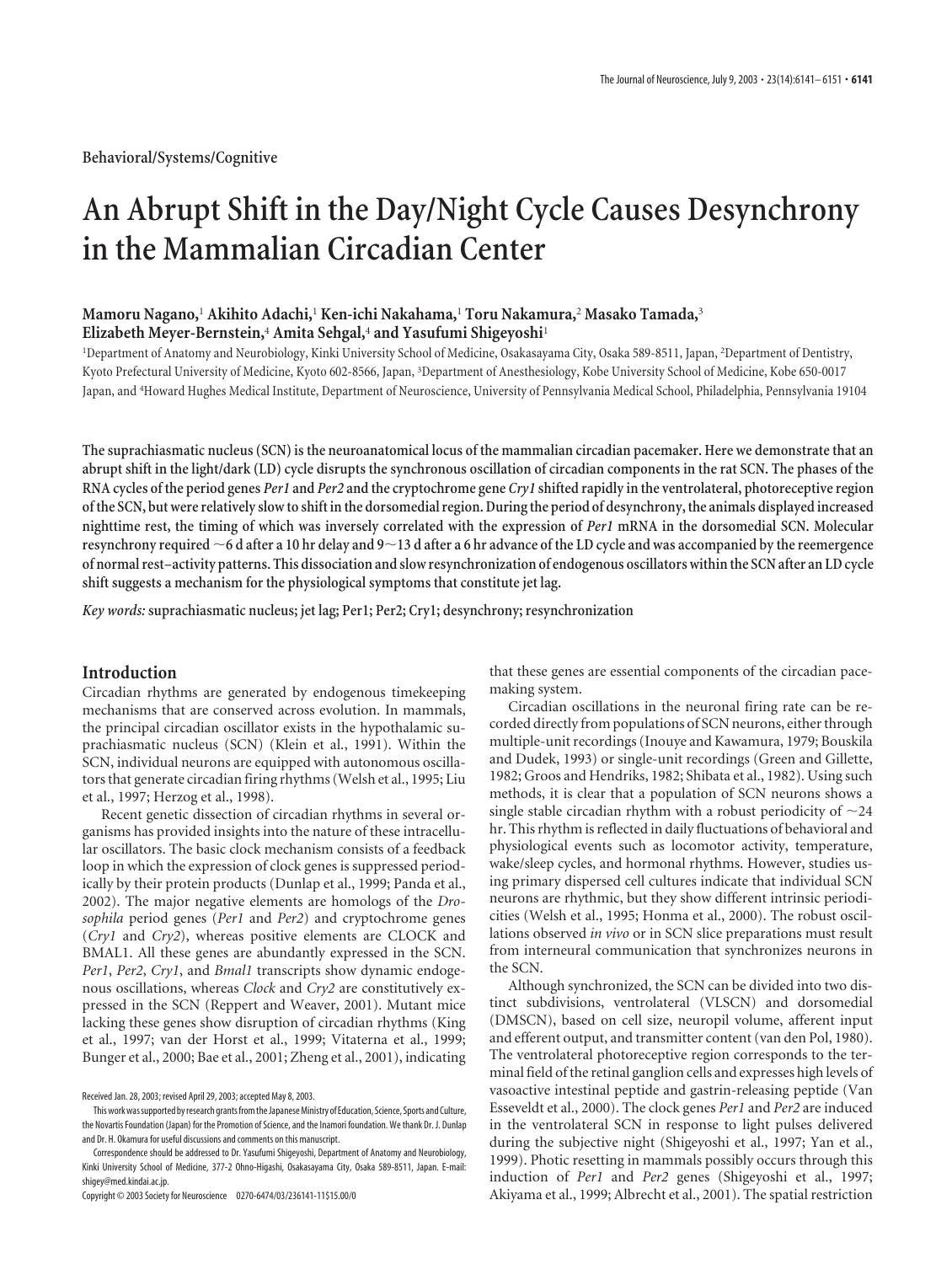of *Per1* and *Per2* gene induction in the VLSCN led us to propose that there are two types of oscillators in the SCN: ventrolateral light-responsive and dorsomedial light-unresponsive (Shigeyoshi et al., 1997). Given that only one of these is light-responsive, it is possible that shifts in the light/dark cycle cause transient dissociation of the two oscillators. To determine whether this is the case, we shifted rats from one light/dark cycle to a second that was 10 hr delayed or 6 hr advanced with respect to the first. This treatment, which basically simulated the changes associated with travel to a different time zone, resulted in the desynchrony of clock gene expression in the two oscillators. At the same time, the rest–activity behavior was disrupted such that there was increased rest during nighttime hours. Resynchronization of the two oscillators was accompanied by resumption of the normal pattern of rest and activity.

## **Materials and Methods**

*Animals and light conditions*. Male Wistar rats (JACJO, Osaka, Japan) were purchased 5 weeks after birth. In the initial phase of the experiment, rats were on a 12 hr light (400 lux)/dark (LD) cycle with lights on at 7 A.M. and lights off at 7 P.M. After 2 weeks of entrainment under this lighting condition, rats underwent a phase delay of 10 hr or a phase advance of 6 hr. The delaying phase shift was accomplished by extending the night so that lights on changed from 7 A.M. to 5 P.M. The advancing shift was accomplished by ending the dark period 6 hr early, resulting in lights on from 1 P.M. to 1 A.M.

*Behavior analysis*. For assessment of locomotor activity, rats were housed individually; their locomotor activity rhythm was measured by area sensors (FA-05 F5B; Omron, Tokyo, Japan) with a thermal radiation detector system; and data were stored on a personal computer. Additional rats were kept under the same conditions, and two or three were killed at each time point for *in situ* hybridization and immunohistochemical analysis.

In situ *hybridization analysis*. Rats were deeply anesthetized with ether and were intracardially perfused with 50 ml of saline and 100 ml of a fixative containing 4% paraformaldehyde in 0.1 M phosphate buffer, pH 7.4. We hybridized all frontal sections containing the SCN of rats killed between days 0 and 4 and on day 7. Rat *Per1* (r*Per1*, nucleotides 7361720 of r*Per1*), r*Per2* (nucleotides 1390 –2915 of r*Per2*)*,* r*Cry1* (a fragment corresponding to the nucleotides 530 –1688 of mouse *Cry1*), and rc-*fos* (nucleotides 500 –958 of rat c-*fos*) cDNA fragments were obtained by PCR and cloned into PGEM-T easy vector. The r*Per1,* r*Per2,* r*Cry1*, and rc*-fos* cRNA probes were labeled with digoxigenin-UTP through *in vitro* transcription using T7 or SP6 RNA polymerase. The *in situ* hybridization method using digoxigenin-labeled probes was described previously (Yan et al., 1999). We successfully used r*Per1* cRNA probes for*in situ* hybridization in our former study (Yan et al., 1999). For r*Per2* and r*Cry1* cRNA probes, we performed control studies. No significant signals were detected by using the sense probe of r*Per2* and r*Cry1*. RNase treatment of sections gave out no signals. The localization and circadian oscillations of r*Per2* and r*Cry1* mRNA we observed by using antisense cRNA probes were consistent with previous *in situ* hybridization studies (Thresher et al., 1998; Kume et al., 1999; Yan et al., 1999).

Stored tissues were cut to a thickness of 30  $\mu$ m on the coronal plane by a cryostat and processed using the free-floating *in situ* hybridization method as described previously (Ban et al., 1997). Briefly, tissue sections were sequentially transferred through 2 $\times$  SSC for 10 min, proteinase K (1  $\mu$ g/ml in 0.1 M Tris buffer, pH 8.0, including 50 mM EDTA) for 5 min at 37°C, and 4% paraformaldehyde in 0.1 M phosphate buffer (PB) for 10 min. Then sections were treated with 0.25% acetic anhydride in 0.1 M triethanolamine for 10 min and  $2\times$  SSC for 10 min. Sections were then incubated in the hybridization buffer (60% formamide, 10% dextran sulfate, 20 mm Tris-HCl, pH 8.0, 5 mm EDTA, pH 8.0, 0.3 m NaCl, 10 mm Na-PB, pH 8.0, and 10 mM dithiothreitol) containing r*Per1*, r*Per2*, or r*Cry1* ( $\sim$ 20 ng/100 ml) for 12 hr at 60°C. After two rinses in 2 $\times$  SSC and 50% formamide at 60°C, sections were treated with a solution containing  $20 \mu$ g/ml RNase A, 10 mm Tris-HCl, pH 8.0, 1 mm EDTA, and 0.5 m NaCl

for 30 min at 37°C. The sections were further washed twice in 2 $\times$  SSC and 50% formamide and then twice in  $0.4 \times$  SSC at 60°C (15 min for each wash). They were then transferred into buffer 1 (100 mm Tris-HCl, pH 7.5 and 150 mM NaCl, room temperature, 5 min) and buffer 2 (buffer 1 containing 1.5% blocking reagent) for 1 hr. Sections were then incubated with alkaline phosphatase-labeled anti-digoxigenin serum (Roche Diagnostics, 1:1000 diluted in buffer 1) for 16 hr. The sections were washed first in buffer 1 and then in buffer 3 (100 mm Tris-HCl containing 50 mm NaCl, pH 9.5) for 3 min each. Finally, the hybridization was visualized as a blue signal by treating with nitroblue tetrazolium salt (0.34 mg/ml) and 5-bromo-4-chloro-3-indolyl phosphate toluidinium salt (0.18 mg/ml) in buffer 3 at room temperature for 10 hr. The sections were analyzed under a bright-field microscope.

The number of r*Per1* mRNA-positive cells was counted twice, separately in DMSCN and VLSCN, in slices with clear separation of the subregions (three or four sections per animal). An observer blind to experimental treatment counted twice the number of positive cells in the SCN. Cells were counted only when the cytoplasm was clearly labeled against the background. As a result, there was good agreement in the numbers between the two rounds of counting. The average numbers of positive cells per single nucleus at each time point were plotted. The DMSCN was distinguished from the VLSCN by using morphological criteria described previously (van den Pol, 1980).

*Immunohistochemistry*. Adult Wistar rats were anesthetized by diethyl ether and intracardially perfused with 50 ml of ice-cold saline followed by 100 ml of 0.1 M PB, pH 7.4, containing 4% paraformaldehyde. Brains were removed, immersed in the same fixative for 24 hr at 4°C, and transferred to 20% sucrose in PB for 48 hr at 4°C. Brains were frozen in dry ice and coronally sectioned with a cryostat at a thickness of 20  $\mu$ m. Free-floating sections were rinsed several times with 0.02 M PBS, pH 7.4, and incubated for 1 hr at 4°C in PBS containing 1% normal goat serum and 0.3% Triton X-100. They were then bleached for 30 min with 50% methanol containing  $1.5\%$   $H_2O_2$ and rinsed three times with PBS for 15 min each time. The sections were incubated for 4 d at 4°C in the primary anti-Cry1 (Alpha Diagnostic International) diluted 1:500 in PBS containing 0.3% Triton X-100. After rinsing with PBS, sections were incubated for 24 hr at 4°C in biotinylated anti-rabbit goat IgG (Nichirei) diluted 1:75 in PBS. They were then washed three times for 20 min each with PBS and incubated in peroxidase-conjugated streptavidin (Nichirei) diluted 1:75 with PBS for 24 hr at 4°C. Sections were washed three times with 0.05 M Tris-HCl buffer, pH 7.4, for 10 min each. They were then treated with 0.035% diaminobenzidine (DAB) and 0.05 M Tris-HCl buffer in the presence of 0.003% hydrogen peroxide for 10–15 min at room temperature. After the DAB reaction, they were rinsed with 0.05 M Tris-HCl buffer three times (for 10 min each). Free-floating sections were mounted onto 1% gelatin-coated glass slides. After being air-dried, they were dehydrated with a graded series of ethanol rinses, immersed in xylene, and embedded in Entellan (Merck, Darmstadt, Germany).

The number of positive cells was counted in the same way as for *in situ* hybridization, described above. Positive cell numbers were counted separately in DMSCN and VLSCN in slices with clear separation of the subregions. The average number of positive cells per single nucleus at each time point was plotted. DMSCN was distinguished from VLSCN by using morphological criteria described previously (van den Pol, 1980).

#### **Results**

#### **A shift in photoperiod results in desynchrony between the VLSCN and DMSCN**

To determine the effect of a large shift in the photoperiod on the phase relationship of the VLSCN and the DMSCN, we evaluated r*Per1* expression in rat brains. We used r*Per1* as a marker of internal clock phase because of its clear and consistent cycling in the SCN. Expression of r*Per1* mRNA is high during the daytime and low during the night (Sun et al., 1997; Tei et al., 1997).

We first needed to establish the phase relationship of the VLSCN and the DMSCN under entrained conditions. To accomplish this, r*Per1* mRNA expression was evaluated in the brains of rats housed under a 12 hr LD cycle (lights on at 7 A.M. and lights off at 7 P.M.). Under these conditions, the VLSCN and the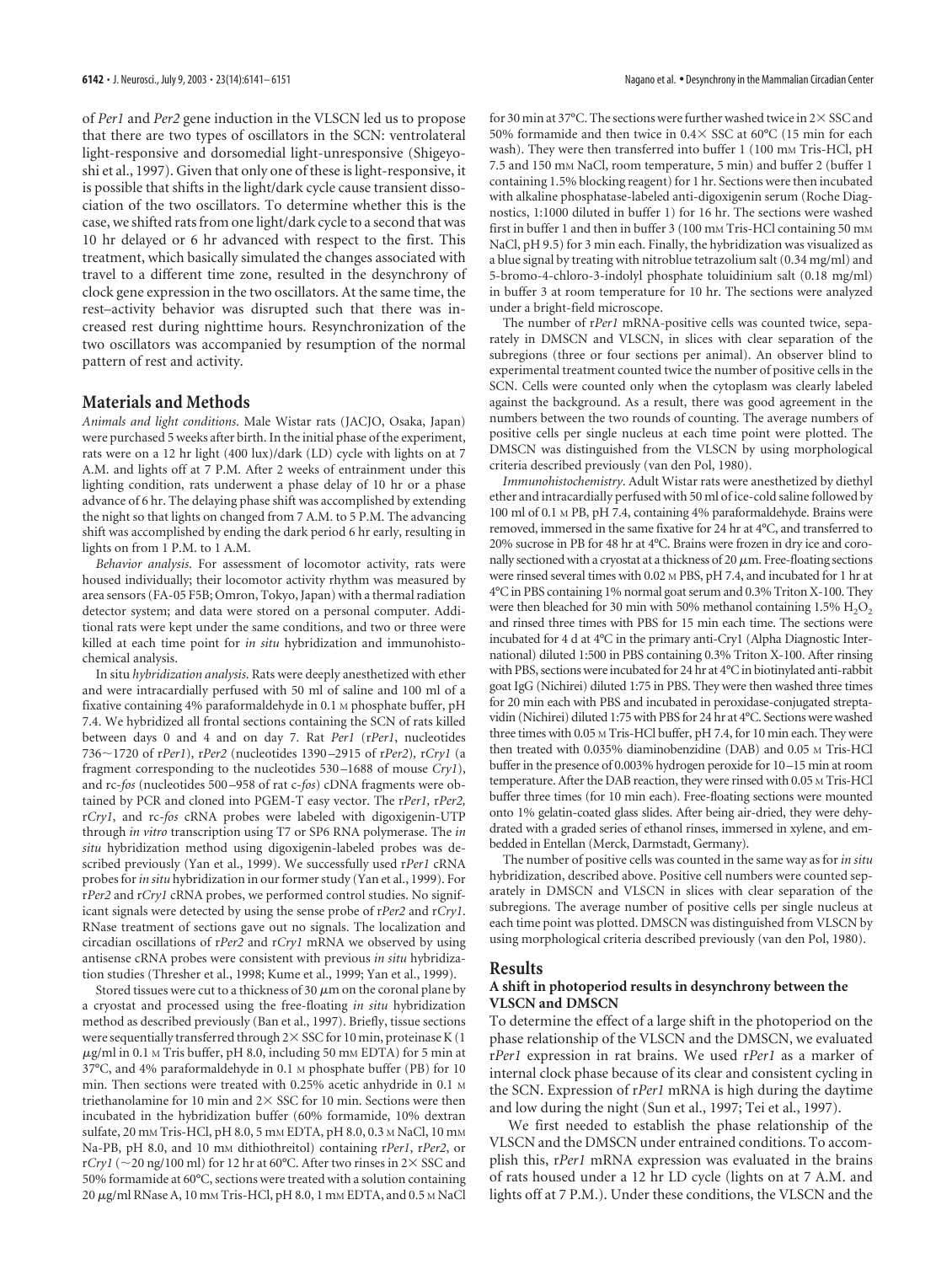

**Figure 1.** rPer1 expression in the SCN before and after a shift in the light/dark cycle. Coronal sections of the rat bilateral SCN were processed for *in situ* hybridization using a rPer1 probe. Dashed lines indicate the SCN boundaries and denote DM and VL subdivisions within the SCN. Scale bar, 200 m. *A–F*, *M*, Brains from rats maintained on the light/dark cycle shown as Day 0. Rat brains were collected every 4 hr over a 24 hr period. Clock time is denoted in each panel. Before the photoperiod shift, the subdivisions of the SCN are synchronized with respect to their rPer1 expression. This is particularly evident when viewed at a higher magnification (*M*), at which the DM and VL SCN are easily delineated. *G–L, N, O*, Brains taken every 4 hr from rats on the third day after a 10 hr shift in the light/dark cycle. The new photoperiod is shown in Day 3. The abrupt shift in the lighting cycle causes the SCN subregions to become out of phase with each other. This is especially clear at higher magnification (*N, O*). OC, Optic chiasm; III, the third ventricle.

DMSCN showed similar profiles of r*Per1* expression (Figs. 1*A– F,M*, 2*B*). At 11 A.M. [Zeitgeber time 4 (ZT4), 4 hr after lights on], r*Per1* was strongly expressed throughout both subregions of the SCN. Modest expression was seen in both subregions at ZT8 (3 P.M.). By lights off (ZT12, 7 P.M.), r*Per1* expression was sparse in the entire SCN and remained low throughout the rest of the night. The VLSCN and the DMSCN exhibited similar time courses of staining, indicating that these two subregions are synchronized in the 12 hr LD cycle.

To determine the effects of a large shift in the photoperiod on the phase relationship between the VLSCN and the DMSCN, a second group of entrained rats was transferred to an LD cycle that was delayed 10 hr with respect to the previous cycle (lights on at 5 P.M. and lights off at 5 A.M.). On the third day of the new photoperiod, the VLSCN and the DMSCN showed dramatically different profiles of r*Per1* mRNA expression (Fig. 1*G–L,N,O*). Expression of r*Per1* was initially seen in the medial portion of the DMSCN at ZT18 (11 A.M.) and was high at ZT22 (3 P.M.), at which time the dense labeling had spread throughout the entire subregion. In stark contrast, the VLSCN was devoid of label at this time point. At ZT10 (3 A.M.), 12 hr later, r*Per1* mRNA was

high in the VLSCN, but the DMSCN was essentially devoid of labeling. These findings suggest that 3 d after a shift to a new LD cycle, the DMSCN and the VLSCN are out of phase with each other by  $\sim$ 12 hr. The r*Per1* mRNA expression in the VLSCN is synchronized to the new photoperiod, peaking during the new subjective day. In contrast, r*Per1* expression in the DMSCN is desynchronized with respect to the LD cycle, its peak occurring during the night of the new photoperiod. The 10 hr shift in the LD cycle may cause this dissociation by causing a rapid shift of the oscillators in the VLSCN and a much slower shift in the DMSCN.

#### **Time course of resynchronization between the DMSCN and the VLSCN**

To determine the time course of the resynchronization process, we monitored the expression profile of r*Per1* mRNA in the SCN every 2 hr from day 1 to day 4 and on day 7 of the new photoperiod (Fig. ). There was an immediate change in the expression profile in the VLSCN after the 10 hr shift in the LD cycle. During the first day of the new cycle, the r*Per1* oscillation in the VLSCN shifted by  $\sim$  12 hr such that it was expressed between ZT4 and ZT12 (9 P.M. and 5 A.M.) with a peak in the late day at approximately ZT10 (3 A.M.). A similar pattern of expression was observed on day 2. By day 4 of the new photoperiod, the cycling of r*Per1* in the VLSCN stabilized to its normal oscillation profile with a peak at approximately ZT2–ZT4 (7–9 P.M.). Thus, although the r*Per1* oscillation in the VLSCN shifted rapidly, the signal intensity of the r*Per1* mRNA in the VLSCN was high during the late daytime for the first 3 d of the new photoperiod, indicating that the expression initially overshoots the phase predicted by the light/dark cycle.

In contrast, the expression of r*Per1* mRNA in the DMSCN was still predominantly restricted to the subjective nighttime hours on day 2 of the new photoperiod. On this day, a cluster of positive neurons was located in the medial portion of the DMSCN at ZT16 (9 A.M.), and the expression peaked between ZT20 and ZT0 (1 and 5 P.M.). Eight hours later at ZT6 (11 P.M.), the DMSCN was practically devoid of labeled neurons. The timing of the rPer1 peak in the DMSCN was delayed  $\sim$  2 hr each day during days 1–4 after the shift in the LD cycle. On day 7 of the new photoperiod, peak expression in the DMSCN was between ZT2 and ZT4 (7 and 9 P.M.). The timing of this peak on day 7 was comparable with that observed under initial entraining conditions and was similar in both subregions, indicating the end of the resynchronization process. These data suggest that light exposure causes a rapid phase shift in the VLSCN, resulting in internal desynchrony of the circadian oscillators in the VLSCN and DM-SCN. Light is much less effective in shifting the oscillators of the DMSCN, which required 5–7 d under the new photoperiod to shift its molecular cycle and to reach a stable phase relationship with the VLSCN.

One-way ANOVA applied to the data of days 0, 1, 3, and 7  $(n = 3; Fig. 2B)$  revealed significant differences over time ( $p <$ 0.001) in both subregions. Furthermore, we analyzed the differences over days. In the DMSCN, two-way ANOVA revealed a significant overall effect of days ( $p < 0.001$ ) except between days 0 and 1 ( $p = 0.13$ ). This is consistent with the lack of an acute effect of light on the expression profile of r*Per1* in the DMSCN. In the VLSCN also, there are overall effects of day. However, the *F* value of day 3 compared with day 7 was much smaller  $(F = 8.4)$ than the *F* values of all the other days (0, 1, and 3) compared with each other and also of each of the other days (0 and 1) compared with day 7 ( $F > 68$ ), supporting our conclusion that the resetting of the VLSCN was mostly accomplished by day 3.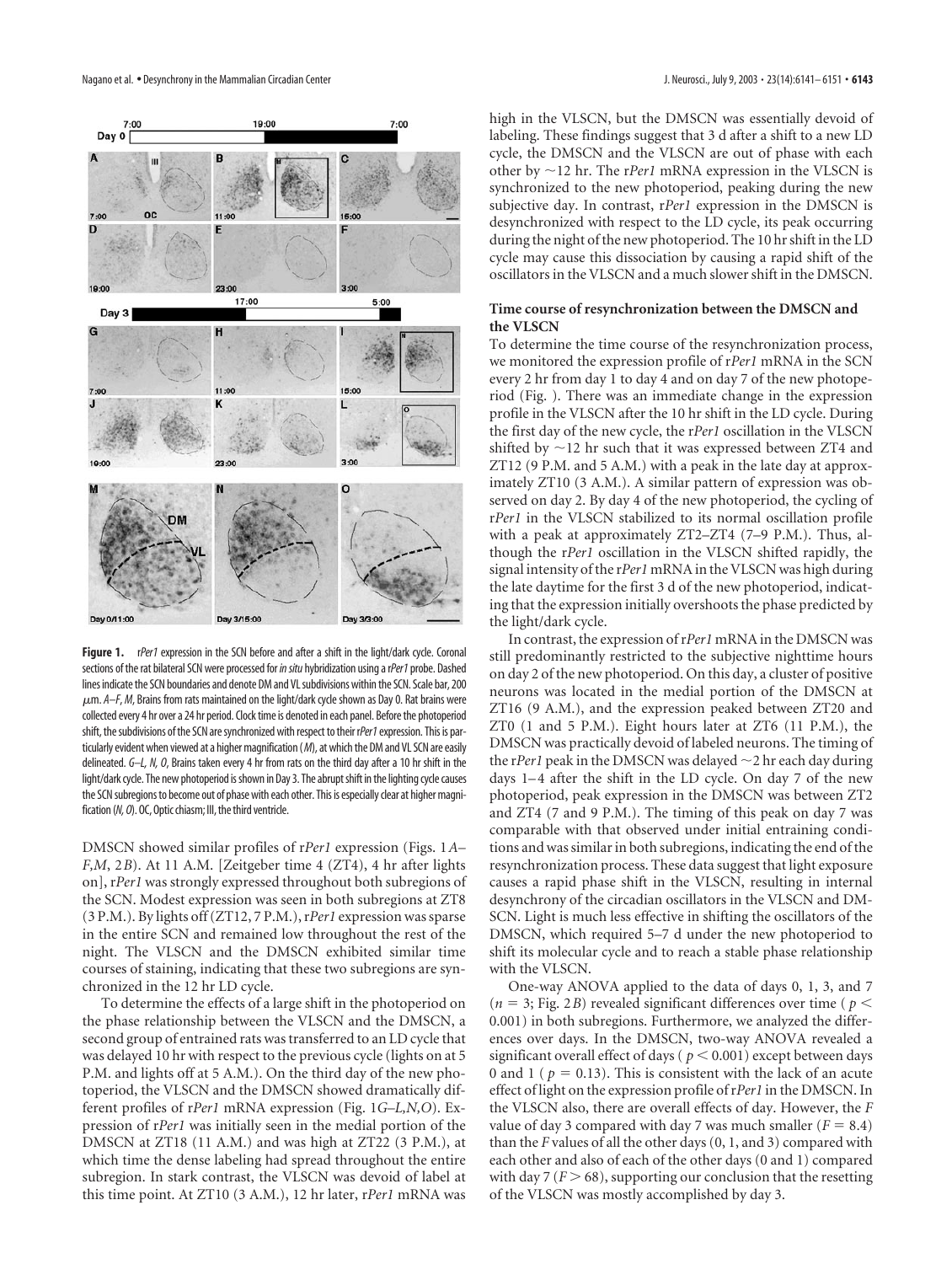

Figure 2. Detailed time course of rPer1 expression in the SCN after a delaying shift in the light/dark cycle. A, Representative coronal brain sections of the SCN processed for rPer1 in situ hybridization. The top black-and-white bar indicates the original LD cycle, and the bottom bar shows the new light cycle. The dashed line indicates the SCN. Clock time is displayed below each column of photomicrographs. On the day before the photoperiod shift (Day 0), the VLSCN and DMSCN are synchronized with respect to their r*Per1*expression. On the days after the shift, the two subregions are initially desynchronized but eventually become completely resynchronized by Day 7. Labeled cells in the VLSCN are reset to the new photoperiod by Day 1, whereas this process takes several days for the cells in the DMSCN. Scale bar, 200  $\mu$ m. *B*, Graphs showing the number of SCN cells expressing rPer1 mRNA in the DMSCN (solid line) or the VLSCN (dashed line) under entrained conditions (Day 0) or in the days after a 10 hr photoperiod shift (Day 1, Day 3, Day 7). Each time point indicates the mean  $\pm$  SEM of three rats.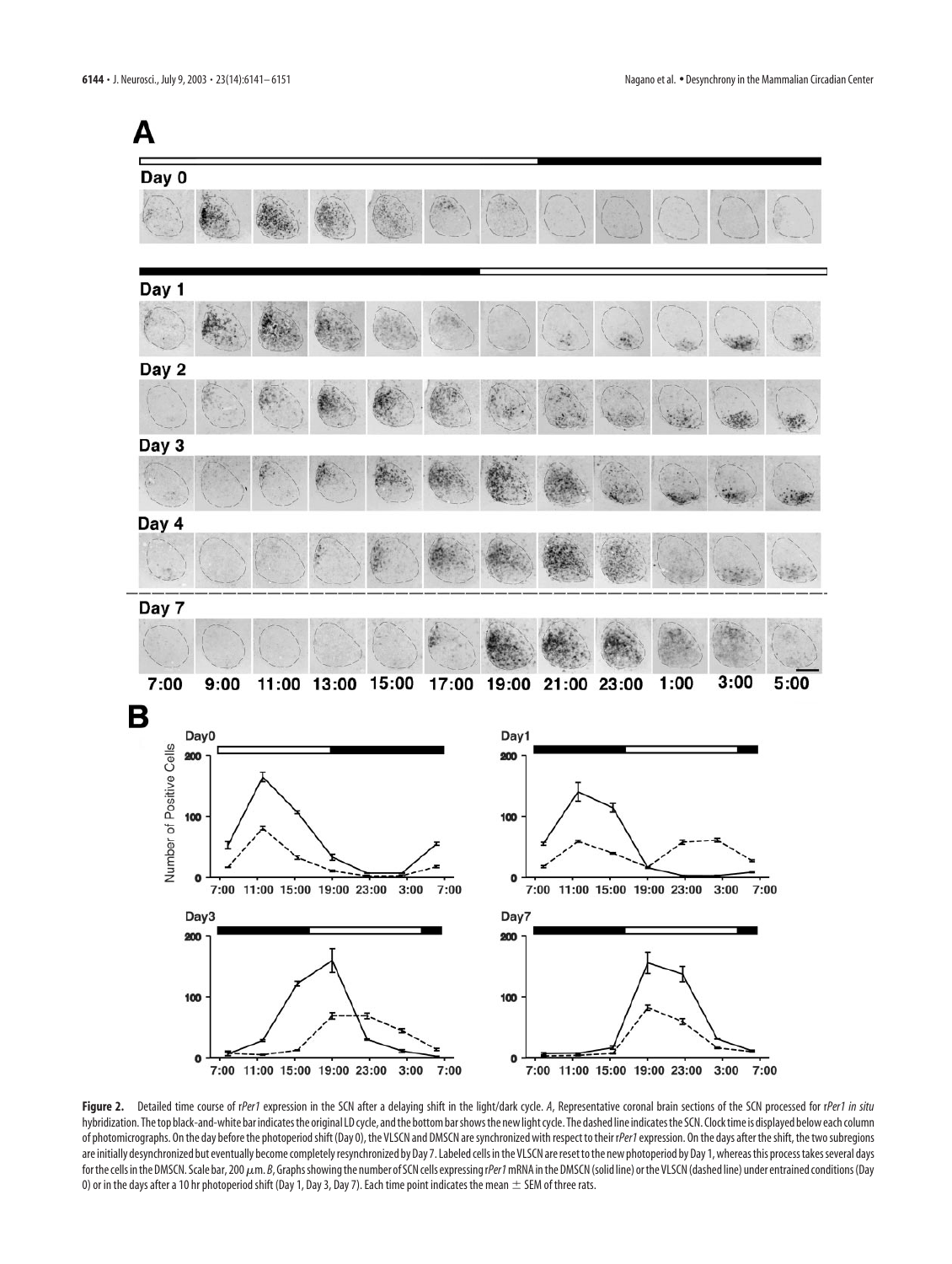

Figure 3. Expression of additional clock genes and CRY1 protein before and after a delaying shift in the LD cycle. *A, C, E*, Photomicrographs of coronal sections through a unilateral SCN processed for in situ hybridization (A, rPer2; C, rCry1) or immunohistochemistry (E, rCRY1). The light/dark cycles used before (Day 0) and after (Day 2) a 10 hr photoperiod shift are depicted above each set of photomicrographs. Clock times are displayed in each micrograph. On Day 0, the two SCN subdivisions are synchronized with respect to the expression ofr*Per2*and r*Cry1*transcripts and CRY1 protein. However, on Day 2, the peak of RNA and protein expression in the VLSCN has undergone a dramatic phase shift, whereas the peak expression in the DMSCN has not changed phase compared with Day 0. Scale bar, 200  $\mu$ m. B, D, F, Graphs showing the number of SCN cells expressing rPer2 mRNA (B), rCry1 mRNA (D), or CRY1 protein (F) at 4 hr intervals on Day 0 and Day 2. The line is drawn through the mean of two independent animals per time point. Individual data points for the DMSCN (square) or VLSCN (circle) are shown.

#### **Oscillations of rat** *Per2* **mRNA, rat** *Cry1* **mRNA, and rat CRY1 protein expression show similar desynchrony in the VLSCN and the DMSCN in response to an abrupt change in photoperiod**

To further verify the disparate phases of the circadian oscillators in the VLSCN and DMSCN and, consequently, the internal desynchronization within the SCN, produced by a 10 hr photoperiod shift, we examined the expression profiles of *rPer2*, r*Cry1*, and rCry1 protein. If a change in photoperiod results in the desynchronization of the VLSCN and DMSCN, we would expect to see similar asynchronous expression for these clock molecules as we demonstrate for r*Per1*.

Under stable LD conditions, the distribution and circadian profile of r*Per2* mRNA were similar but somewhat delayed with respect to the expression pattern of r*Per1* (Fig. 3*A,B*, Day 0). r*Per2* expression was initially detected at ZT2 (9 A.M.) in the medial portion of the DMSCN and peaked between ZT6 and ZT10 (1–5 P.M.), at which point labeled cells extended throughout the entire SCN. By ZT18 (1 A.M.), most of the SCN was devoid of r*Per2*-labeled cells. The circadian profile of r*Per2* expression was

identical between the DMSCN and VLSCN; however, cells were more intensely labeled in the DMSCN, indicating that the amplitude of the oscillation is greater in this region.

Similar to what was observed for r*Per1* mRNA, a 10 hr shift in the photoperiod resulted in a circadian profile of r*Per2* in the DMSCN that was dissimilar to that in the VLSCN (Fig. 3*A,B*, Day 2). On the second day of the new photoperiod (day 2), r*Per2* was expressed in a small number of cells in the medial portion of the DMSCN at ZT16 (9 A.M.). By ZT20 (1 P.M.), the number of positive cells had increased substantially, and the peak occurred at approximately ZT0–ZT4 (5–9 P.M.). The VLSCN was devoid of r*Per2* signal at ZT0 (5 P.M.). Labeled cells began to appear at approximately ZT4 (9 P.M.), and by ZT8 (1 A.M.), modest expression was seen in both regions of the SCN. Four hours later at ZT12 (5 A.M.), r*Per2* expression reached its peak in the VLSCN. Labeled cells in the DMSCN were rare at this time point. This pattern of dissociation is comparable with that observed for r*Per1* mRNA after the shift in the LD cycle, providing further support for a desynchronization of the two SCN regions.

r*Cry1* mRNA expression also oscillates robustly in the SCN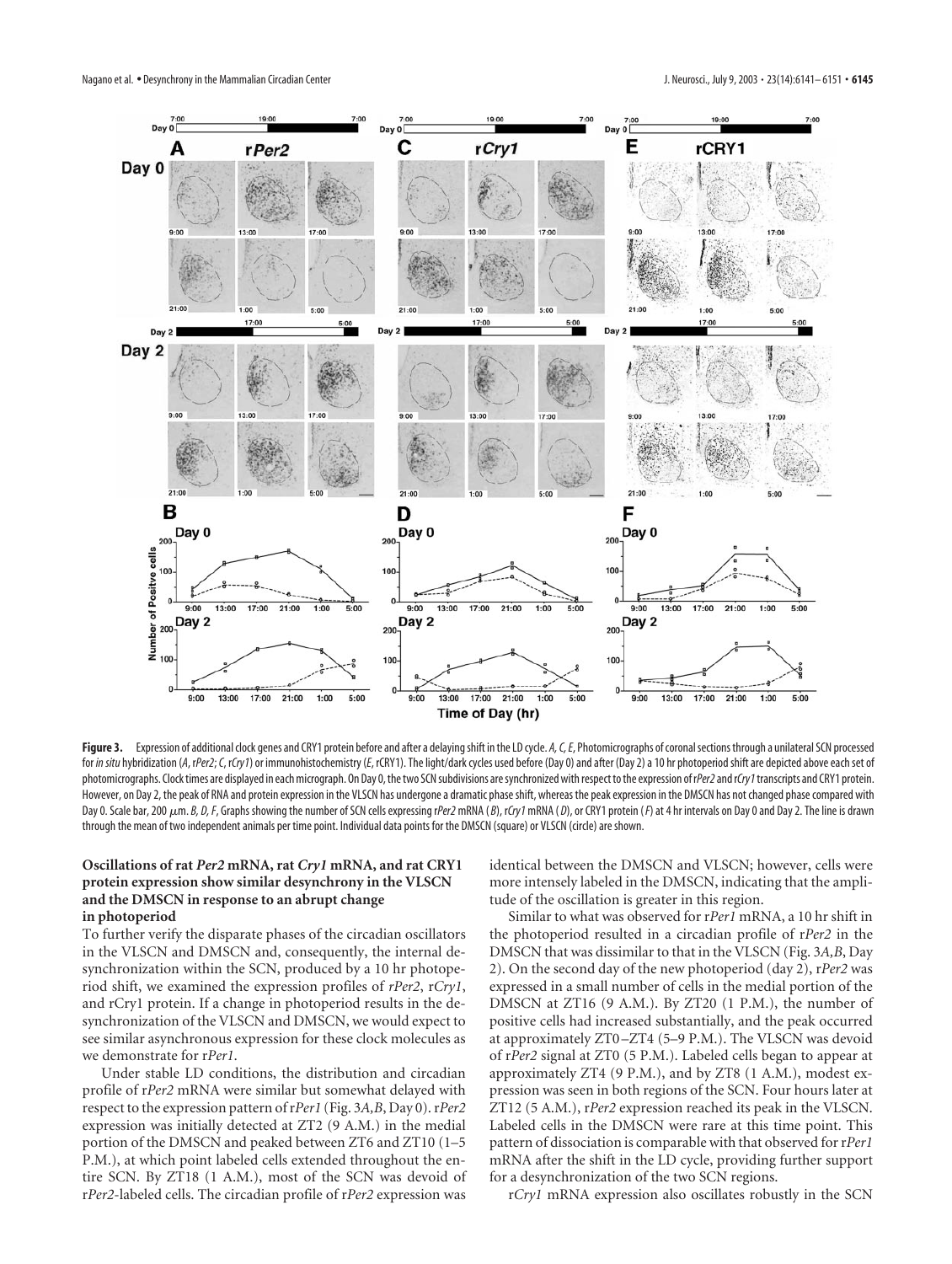under entrained conditions (Thresher et al., 1998; Kume et al., 1999) (Fig. 3*C,D*, Day 0). However, the timing of r*Cry1* expression is slightly different from what we observed with r*Per1* and r*Per2*. r*Cry1* mRNA-containing neurons were rarely observed at ZT2 (9 A.M.) when the other RNAs had already reached detectable levels of expression. At ZT6 (1 P.M.), r*Cry1* was expressed in the medial DMSCN and lateral portion of the VLSCN. The area expressing r*Cry1* increased, and cells throughout the entire SCN expressed modest amounts of label between ZT10 and ZT14 (5 and 9 P.M.). At ZT18 (1 A.M.), the intensity of the signal in the SCN began to decrease and was almost gone by ZT22 (5 A.M.).

As a result of a 10 hr shift in the photoperiod, there was dissociation between the r*Cry1* expression pattern in the DMSCN versus the VLSCN (Fig. 3*C,D*, Day 2). On the second day of the new LD cycle, r*Cry1* mRNA was detected in the VLSCN at ZT16 (9 A.M.), but the DMSCN did not display any detectable signal until ZT20 (1 P.M.). The signal in the DMSCN peaked between ZT0 and ZT4 (5 and 9 P.M.) and was still present at ZT8 (1 A.M.). During the peak of r*Cry1* in the DMSCN, there was little or no detectable signal in the VLSCN. r*Cry1* started to rise again in the VLSCN when the DMSCN was devoid of any mRNA staining at ZT12 (5 A.M.). The rCRY1 protein also showed a robust oscillation in the SCN (Kume et al., 1999) (Fig. 3*E,F*, Day 0). Under stable LD conditions, the circadian profile of the rCRY1 protein is delayed with respect to that of r*Per1* and r*Per2* but similar to that of r*Cry1* mRNA. In experiments in which rCRY1 expression was monitored every 4 hr from ZT2 (9 A.M.), rCRY1 protein appeared at ZT6 (1 P.M.) in the medial portion of the DMSCN. Four hours later at ZT10 (5 P.M.), rCRY1-positive cells appeared in the VLSCN. The peak expression for both subregions was ZT14 (9 P.M.). At ZT18 (1 A.M.), the number of immunoreactive neurons in the VLSCN decreased substantially, although there was no apparent change in the DMSCN. At ZT22 (5 A.M.), rCRY1-immunoreactive neurons were sparse in both regions.

A 10 hr shift in the photoperiod caused dissociation of rCRY1 expression between the DMSCN and VLSCN (Fig. 3*E,F*, Day 2). The rCRY1 expression profile in the DMSCN on day 2 did not show much change from that on day 0 despite the change in the LD cycle. rCRY1-immunoreactive neurons were first detected in the DMSCN at ZT20 (1 P.M.). The staining density increased to peak at ZT4–ZT8 (9 P.M.–1 A.M.). By ZT12 (5 A.M.), only a few labeled cells could be localized to this region. The VLSCN demonstrated rCRY1 immunoreactivity with a significantly different time course. At ZT16 (9 A.M.), a few neurons in the VLSCN showed moderate staining. At ZT4 (9 P.M.), a time of high rCRY1 expression in the VLSCN on day 0, rCRY1-immunopositive neurons were not detected. Labeled neurons were sparse at ZT8 (1 A.M.), but numerous intensely stained neurons were observed in the VLSCN at ZT12 (5 A.M.).

#### **rc-***fos* **mRNA is transiently induced in the VLSCN after an abrupt shift of the LD cycle**

One major factor that affects *Per1* mRNA levels is exposure to light (Albrecht et al., 1997; Shigeyoshi et al., 1997; Zylka et al., 1998). When animals are exposed to light during the dark period, a rapid induction of *Per1* mRNA occurs exclusively in the retinorecipient ventrolateral SCN region (Moore and Lenn, 1972; Shigeyoshi et al., 1997; Yan et al., 1999). It has been suggested that the induction of *Per1* mRNA is an initial event of the photic phase-shifting mechanism (Shigeyoshi et al., 1997; Akiyama et al., 1999). We infer that the dissociation reported here is primarily attributable to the rapid response of the VLSCN *Per1* to light and the subsequent rapid shift in this oscillator. Because daytime



**Figure 4.** rc-*fos*expression occurs primarily on Day 1 after a 10 hr shift in the light/dark cycle. Representative coronal brain sections of the SCN processed for rc-*fos in situ* hybridization are shown. The top black-and-white bar indicates the original LD cycle, and the bottom bar shows the new light cycle. The dashed line indicates the SCN. Clock time is displayed below each column of photomicrographs. Only during the light phase on Day 1 after the photoperiod shift is there robust rc-*fos*expression in the VLSCN. Modest rc-*fos*expression is seen late in the day on Day 2 but is sparse at all other time points throughout the experiment. Scale bar, 200  $\mu$ m.

of the new photoperiod represents subjective night in the previous LD schedule, it is difficult to tell whether the expression we observe after the LD shift is attributable to the light induction of *Per1* in a clock that is still running with the previous phase or a true shift in the circadian oscillators. To distinguish the light induction of r*Per1* mRNA from the autonomous oscillation, we examined the expression of rc-*fos* mRNA in the SCN. Similar to the light induction of r*Per1*, the induction of rc-*fos* mRNA occurs only during the subjective night and correlates with a shift in the locomotor activity rhythm (Kornhauser et al., 1990). However, unlike r*Per1*, rc-*fos* is not a component of the clock and therefore does not display robust free-running oscillations.

During the initial entraining conditions (day 0), rc-*fos* mRNA was weakly expressed in the DMSCN at ZT0 (7 A.M.) and not at all in the VLSCN (Fig. 4). The day after an abrupt shift in the light cycle, there was a robust signal in the VLSCN from ZT4 to ZT12 (9 P.M.–5 A.M.), a time that corresponds to the dark period in the previous LD cycle. This is in contrast to postshift day 2, on which rc-*fos* expression was sparse in the VLSCN except for the staining of a small number of cells at ZT12 (5 A.M.). Cells expressing rc-*fos* were rarely observed for the remainder of the experiment. These data indicate that light-induced changes in the VLSCN do not persist beyond day 2, so the cyclic expression of *rPer1* on subsequent days reflected the endogenous oscillation.

#### **An advance of the LD cycle is also associated with the desynchronization and subsequent resynchronization of the VLSCN and the DMSCN**

We subjected entrained rats to a 6 hr advance of the LD cycle and then monitored the expression profile of r*Per1* mRNA in the SCN every 2 hr on days 1–6, 9, and 13 of the new photoperiod (lights on at 1 A.M. and lights off at 1 P.M.; Fig. 5). An advance of the LD cycle resulted in the dissociation and subsequent resynchronization of the DMSCN and the VLSCN similar to what was observed after a delaying phase shift. However, with only a 6 hr advance, the resynchronization process took longer than it did with a 10 hr delay.

In response to the new photoperiod, the r*Per1* oscillation in the VLSCN showed a rapid change such that during the first day of the new cycle (day 2), it had already advanced by  $\sim$  8 hr with its expression restricted to early daytime (ZT2–ZT6, 3–7 A.M.).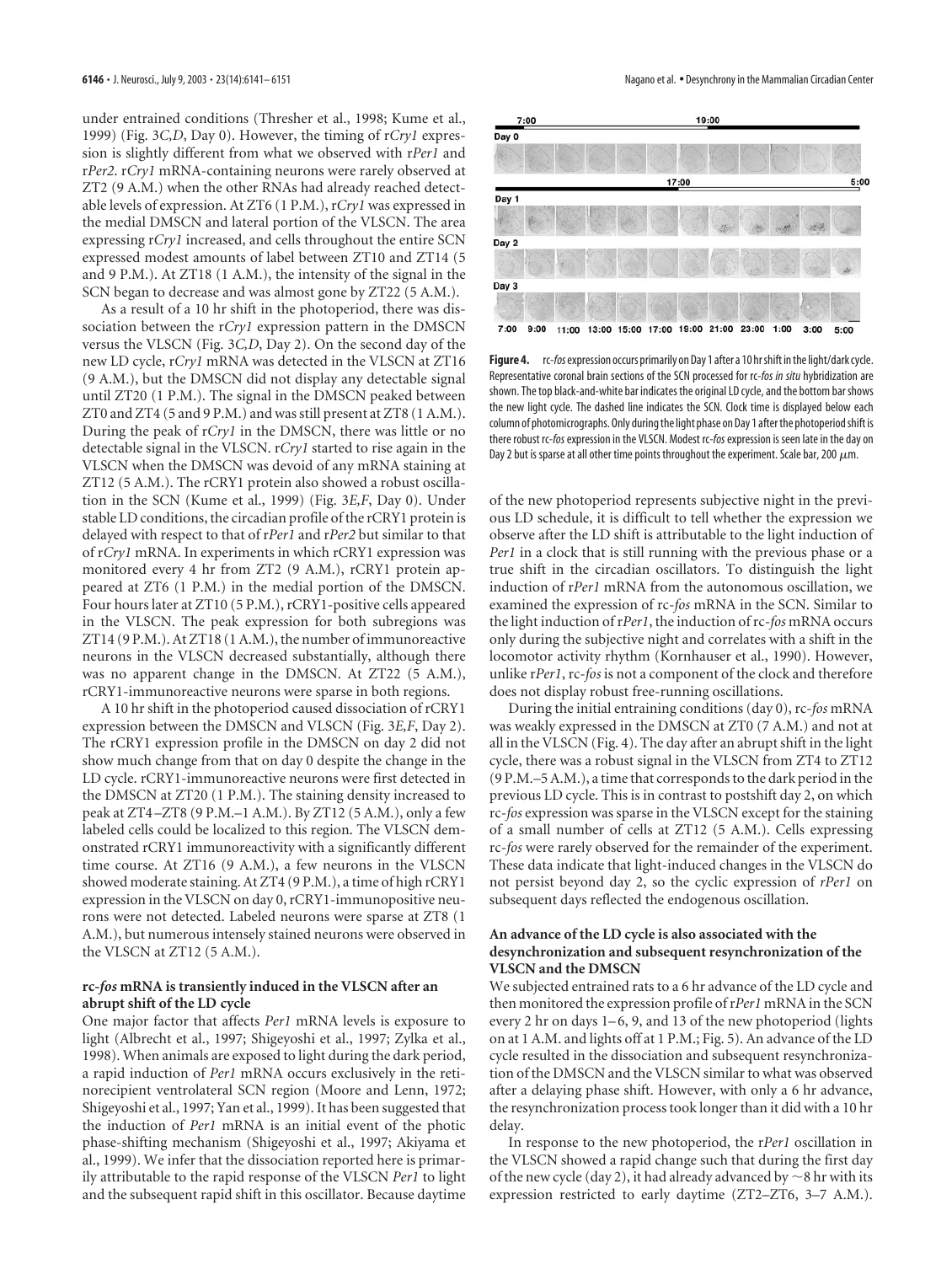

Figure 5. Time course of rPer1 expression in the SCN after a 6 hr advance of the light/dark cycle. *A*, Representative coronal brain sections of the SCN processed for rPer1 in situ hybridization. The top black-and-white bar indicates the original LD cycle, and the bottom bar shows the new light cycle. The dashed line indicates the SCN. Clock time is displayed below each column of photomicrographs. On the day before the photoperiod shift (Day 0), the VLSCN and DMSCN are synchronized with respect to their rPer1 expression. On the days after the shift, the two subregions are initially desynchronized, but eventually become completely resynchronized by Day 13 of the experiment. Labeled cells in the VLSCN are reset to the new photoperiod by Day 1, whereas this process takes 9 –13 d for the cells in the DMSCN. Scale bar, 200  $\mu$ m. *B*, Graphs showing the number of SCN cells expressing rPer1 mRNA at 2 hr intervals on Day 0, Day 1, Day 3, Day 5, Day 9, and Day 13. The line is drawn through the mean of two independent animals per time point. Individual data points for the DMSCN (square) or VLSCN (circle) are shown.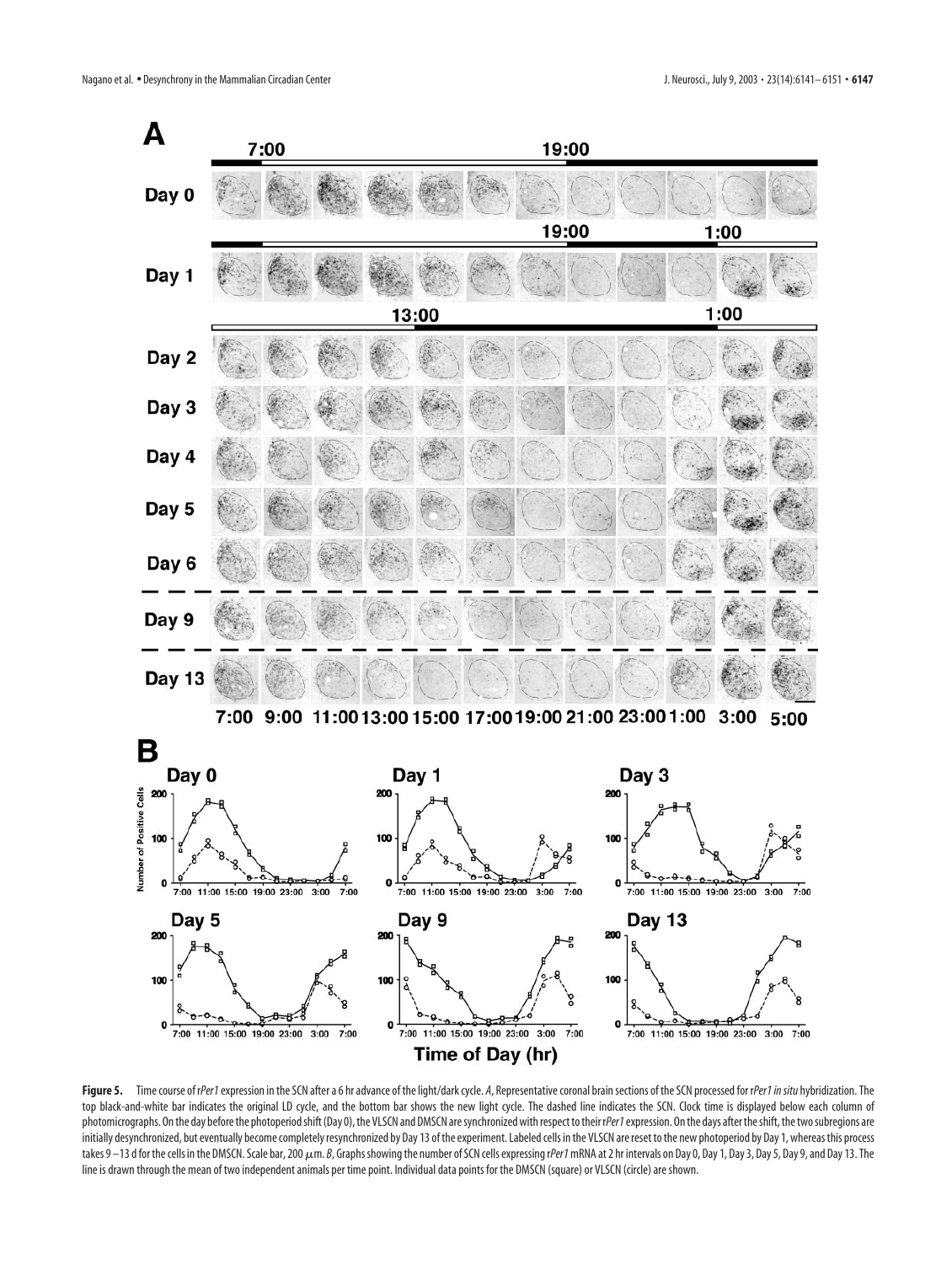

Figure 6. Relationship between locomotor activity and expression of rPer1 in the DMSCN. *A*, *C*, Representative locomotor activity records from a Wistar rat after a large phase delay (*A*) or phase advance (C) of the light/dark cycle. Representative activity of rats was double-plotted. The original LD cycle (indicated by the bar at the top) was shifted, as indicated by the arrow (new light cycle indicated by black-and-white bars at the bottom). After the photoperiod shift, the nighttime activity is compressed and restricted to the early part (after delay) or latter part (after advance) of the night for several days. The daytime activity is also increased until the animal finishes reentraining to the new lighting cycle. *B*, D, Top, Histograms indicating the mean locomotor activity  $\pm$  SEM ( $n =$ 8). Black bars indicate nighttime points, and white bars indicate day time points. Bottom, Numbers of rPer1-positive cells in the DMSCN (squares, solid lines) and the VLSCN (circles, dashed lines). In *B*, for Day 0, Day 1, Day 3, and Day 7, the data from Figure 2 *B* were used to indicate the relationship of locomotor activity to the number of r*Per1*-labeled cells. Day 2 and Day 4 were evaluated in a separate experiment ( $n = 2$ ). In D, the numbers of positive cells were from two animals. The data show an inverse correlation between the activity level and the number of labeled cells in the DMSCN throughout the experiment.

From day 2 to day 9, the peak of r*Per1* expression in the VLSCN was maintained at ZT2 (3 A.M.), with dense labeling throughout the region. On all days subsequent to the photoperiod shift, the VLSCN was practically devoid of positive neurons from ZT8 (9 A.M.) to ZT22 (11 P.M.). Beginning on day 5, r*Per1* expression in the VLSCN was first seen slightly earlier, at ZT0 (1 A.M.), just before "lights on," although the peak appeared to remain the same. On day 13, when the oscillation had stably entrained to the new regime, r*Per1* expression was initiated again at ZT2 (3 A.M.) in the VLSCN and peaked at ZT4 (5 A.M.).

In contrast, the expression of r*Per1* mRNA in the DMSCN shifted slowly. From day 0 to day 4, r*Per1* expression in the DM-SCN showed less than a 2 hr shift in the expression profile. Although expression was first detected at ZT2 (3 A.M.), it did not peak until much later, at approximately ZT8–ZT10 (9–11 A.M.), for the first 3 d after the shift. On day 5, a cluster of positive neurons was detected in the medial portion of the DMSCN at ZT0 (1 A.M.), which suggests a shift of only  $\sim$  4 hr by this time. However, on day 6 there were still labeled cells detectable in the DMSCN at ZT16 (5 P.M.), indicating that the shift was still not complete. By day 9, the DMSCN appeared to have shifted several more hours because the peak was now at approximately ZT4 (5 A.M.), and no labeled cells were found between ZT16 and ZT22 (5 and 11 P.M.). On day 13, r*Per1* was expressed from ZT 22 to ZT10 (11 P.M.–11 A.M.) with a peak at ZT2–ZT4 (3–5 A.M.). The expression pattern of *rPer1* in the VLSCN and DMSCN on

day 13 was similar to the expression seen on day 0, indicating the end of the resynchronization process.

## **rPer1 expression and locomotor activity are inversely correlated**

Rats are nocturnal species concentrating their locomotor activity during the dark portion of their day. The activity phase of their circadian cycle on average lasts  $\sim$  12 hr when rats are maintained in a 12 hr LD cycle. As a result of a 10 hr phase delay in the LD cycle, there was a considerable shortening of their active phase during the night (Fig. 6*A*). The shortening of the nighttime active phase was associated with an increase of activity during the late daytime, both of which are typical of transients of the rodent locomotor activity rhythm after LD cycle shifts (Aschoff et al., 1975). During the first day after the shift, activity was restricted to the beginning of the dark phase, and there was an increase in daytime activity. The length of the nocturnal active phase gradually increased  $\sim$  2 hr/d until day 6, when the active phase extended through the entire dark portion of the cycle.

Under entrained conditions, we noted that the phase of r*Per1* mRNA cycling was opposite that of the locomotor activity cycle. Furthermore, after a 10 hr phase delay, the r*Per1* oscillation in the DMSCN appeared to follow a similar time course for stabilization to the new LD cycle, as did locomotor activity, with the peak consistently occurring at the opposite phase. This suggested an inverse relationship between the phase of peak locomotor activity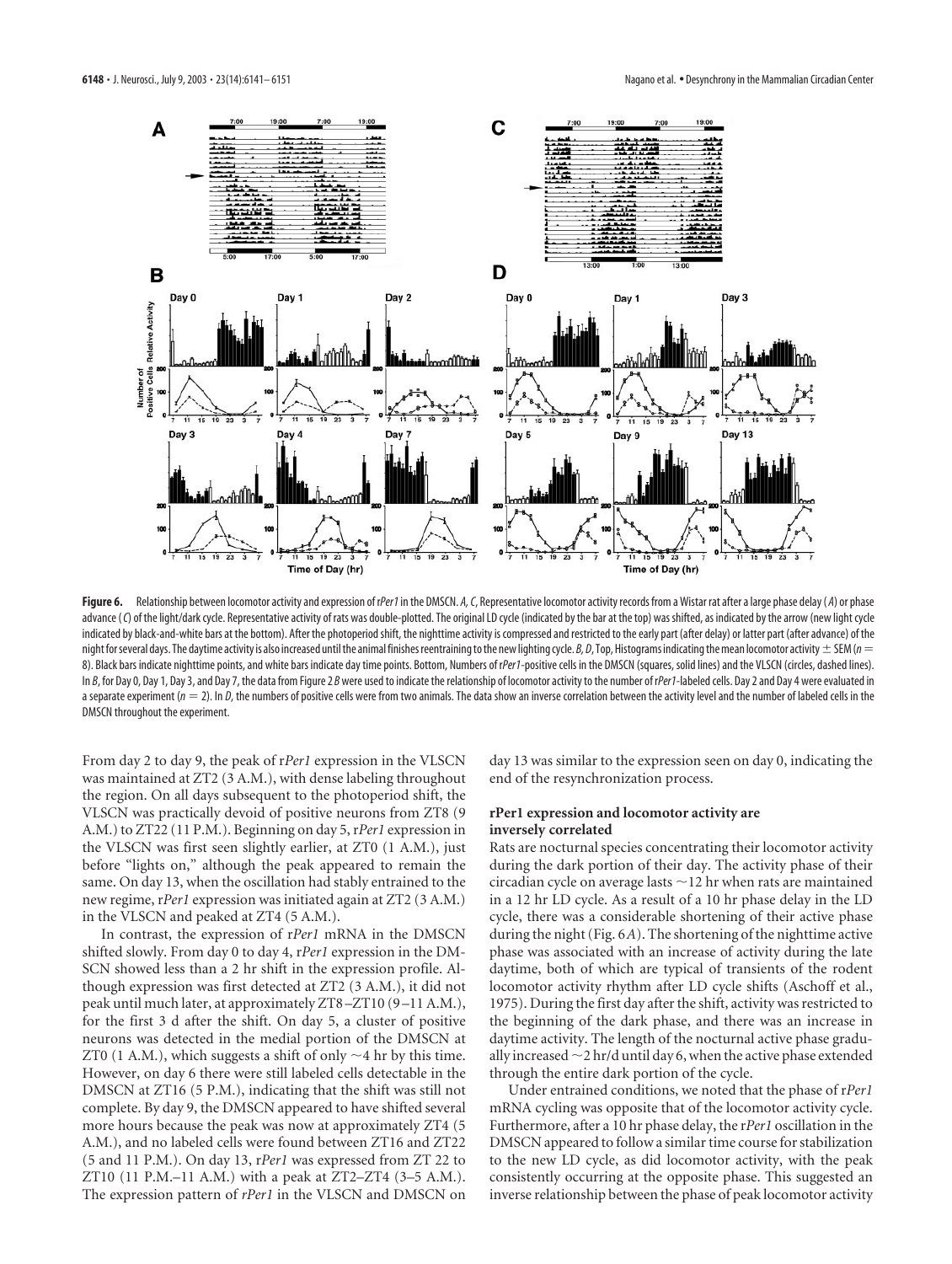and that of r*Per1* mRNA expression in the DMSCN. To determine whether these parameters were truly correlated, we calculated the number of activity counts per hour and compared that with the number of r*Per1*-labeled cells in the DMSCN in rats under stable entrainment conditions and up to 7 d after a 10 hr phase delay (Fig. 6*B*). We found that over the course of the experiment, the average number of hourly running wheel revolutions was inversely correlated with the average number of labeled cells (all days,  $r = -0.60; p < 0.0001$ ). On days when both running wheel activity and the molecular oscillators are completely entrained (days 0 and 7), these two parameters are highly correlated (day 0,  $r = -0.83$ ;  $p = 0.001$ ; day 7,  $r = -0.84$ ;  $p = 0.001$ ). On days 3 and 4, when both the locomotor activity and the r*Per1* expression in the DMSCN are in the process of shifting, the correlation between these two parameters remains robust (day 3,*r*  $-0.66$ ;  $p = 0.02$ ; day 4,  $r = -0.68$ ;  $p = 0.015$ ). On the 2 d immediately after the shift, the correlation is not significant, probably because of the masking effects of light on daytime activity, which, in the presence of limited nighttime activity, results in low overall activity levels. Despite this, the daytime activity does increase on day 1, when the peak of r*Per1* mRNA occurs during the subjective night, compared with day 0. Furthermore, on days 1 and 2, there is clearly an absence of locomotor activity during the latter part of the night when r*Per1* expression is at its highest.

A 6 hr phase advance in the LD cycle also resulted in a shortening of the active phase during the night (Fig. 6*C*). Similar to the reentrainment of the *mPer1* expression in the DMSCN, the recovery of steady locomotor activity also took longer in an advanced cycle than it did in a delayed cycle. From day 2 to day 5, animals were inactive through the early half of the dark period. In addition, there was an increase in daytime activity. By day 7, there was an extension of the nocturnal active period, but it did not commence until several hours after the onset of dark. The reentrainment process for the locomotor activity took  $\sim$ 12–14 d. Consistent with what was seen after a delaying shift, there was a significant inverse correlation between the number of positive cells in the DMSCN and the locomotor activity counts (Fig. 6*D*). These parameters were highly correlated when the animals were under the original entraining conditions (day 0,  $r = -0.87; p <$ 0.003), as well as during the days after the shift when reentrainment to the new LD cycle was occurring (day 1,  $r = -0.72$ ;  $p =$ 0.008; day 3,  $r = -0.72$ ;  $p = 0.026$ ; day 5,  $r = -0.85$ ;  $p < 0.0005$ ; day 9,  $r = -0.94$ ;  $p < 0.00001$ ). After the reentrainment process was complete, the correlation between the two parameters was also highly significant (day 13,  $r = 0.93$ ;  $p = 0.00002$ ).

Taken together with our previous results, these data suggest that locomotor activity is an output regulated by the clock cells in the DMSCN, and that the failure of these cells to entrain as rapidly as those in the VLSCN may result in the desynchrony between overt behavior and the environmental light cycle seen in conditions such as jet lag (Fig. 7).

## **Discussion**

In the present study, we found that either an advancing or a delaying shift in the LD cycle caused an immediate dissociation of synchronous clock gene oscillations within subregions of the SCN. In response to the change in the light cycle, the retinorecipient VLSCN underwent a rapid large shift, whereas the DM-SCN shifted slowly but steadily each day, taking several days to resynchronize to the new light cycle. After a 10 hr delaying shift, it took 5–7 d for the molecular oscillators of the DMSCN and the VLSCN to resynchronize with each other. The internal dissocia-



Figure 7. Schematic representation of the dissociation and slow resynchronization of endogenous oscillators within the rat SCN after an LD cycle shift. The light-responsive and -unresponsive clocks in the SCN are dissociated by light exposure in the subjective night. The phase of the lightresponsive clock in the ventrolateral region of the SCN shifts rapidly, but the phase of the lightunresponsive one in the dorsomedial region is relatively slow to shift. During the period of desynchrony, the animals display increased nighttime rest. OC, Optic chiasm; III, the third ventricle.

tion of these SCN subregions was demonstrated by the desynchrony of r*Per1,* r*Per2*, and r*Cry1* mRNA and rCRY1 protein expression in the DMSCN and the VLSCN. These findings support the hypothesis that there are two spatially distinct oscillators in the SCN: a light-responsive one and a light-unresponsive one. This idea was initially based on the finding that light-induced r*Per1* mRNA in the SCN is spatially limited to the VLSCN (Shigeyoshi et al., 1997; Yan et al., 1999). Unlike the VLSCN, the DMSCN cells do not receive direct retinal innervation. The entrainment of these clock cells is likely to be accomplished via afferent connections originating in the retinal recipient VLSCN (Watanabe et al., 2000).

The robust r*Per1* gene expression in the VLSCN after the LD shift may, in part, be attributable to its response to light. On day 1 after a delaying shift, r*Per1* was expressed in the VLSCN during both day and night, which suggests that the light exposure during subjective night induced r*Per1* RNA expression. However, from day 2 onward, the expression was limited to daytime, indicating that the clocks in the VLSCN had adjusted to the new LD regimen by this time. Note that the oscillation in the VLSCN shifted dramatically before adopting a stable phase, presumably also because of this acute light response. rc-*fos* was expressed in the VLSCN primarily on the first day, with only limited expression on days 2 and 3. This demonstrates that the effects of light are limited primarily to the first day, and oscillations observed thereafter are clock-controlled. In support of the idea that the *rPer1* expression in the VLSCN represents an endogenous oscillation, r*Per1* was detected just before lights on from day 4 to day 9 in the 6 hradvanced animal (Fig. 5*A*). This finding suggests that *rPer1* expression in the VLSCN is spontaneous, driven by the endogenous oscillator. However, another finding indicates that some neurons in the VLSCN were photo-responsive for several days after the LD cycle shift; a few cells in the VLSCN showed a very strong r*Per1* signal during the day that was comparable with light-induced expression on day 1. Thus, the expression of r*Per1* in the VLSCN during the resynchronization process may represent a combination of light-induced and spontaneous expression.

The extended rest after the shift in the LD cycle in our experiments could be caused by at least two factors. During the day, locomotor activity is suppressed by light, a phenomenon called masking (Aschoff, 1999; Mrosovsky, 1999). In addition, after the shift, nighttime activity is suppressed. We propose that the SCN suppresses nighttime activity in the shifted animals by transmitting "subjective day" signals based on the expression of r*Per1*. This is supported by the inverse correlation we found between r*Per1* expression in the DMSCN and locomotor activity not only during entrained conditions but also during the transient period. Normally, r*Per1* is expressed during the day when it may function similarly to suppress activity or to promote rest in nocturnal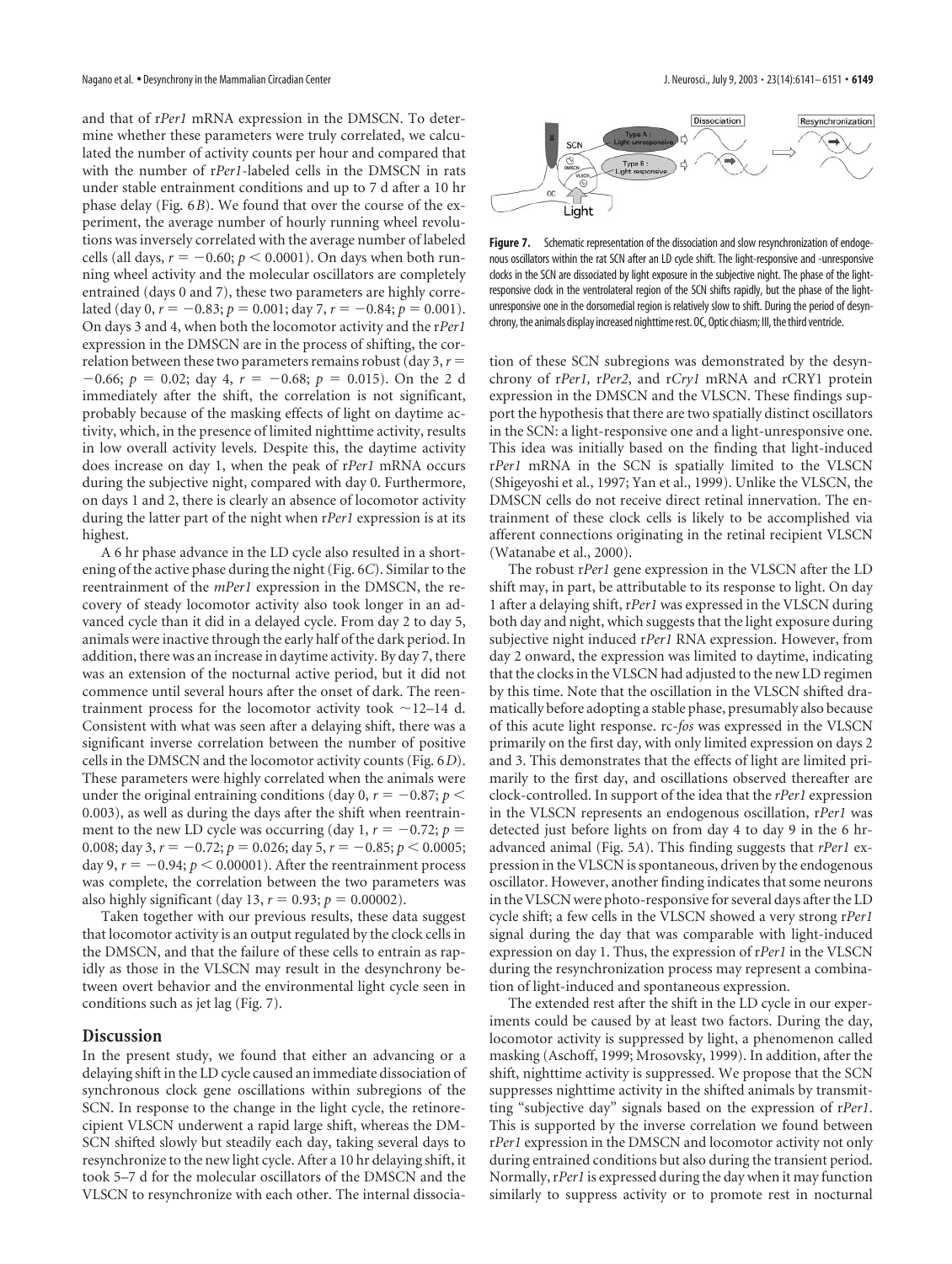animals. The finding that electrical activity in the rat SCN is high during the day (Gillette, 1991; Miller and Fuller, 1992), despite the nocturnal behavior of this animal, supports the active control of rest. This role of the SCN in suppressing locomotor activity was also demonstrated by transplants of SCN tissues in hamsters (Vogelbaum and Menaker, 1992).

Previously, Yamazaki et al. (2000) reported a transgenic rat line in which luciferase is expressed under the control of the mouse *Per1* promoter. SCN slices as well as peripheral body tissues showed rhythmic expression of luciferase, and a shift in the LD cycle resulted in an immediate shift of the luciferase oscillation in the SCN. However, luciferase oscillations were slower to shift in peripheral oscillators, and this desynchrony between the SCN and oscillators in the body was proposed as a mechanism for jet lag. Although these results appear to pose a discrepancy with the present data, we believe the differences can be explained. One possible explanation is that the mouse *Per1* promoter in the *perluc* construct lacks some critical elements involved in the regulation of *Per1*. Tracking the expression of the luciferase gene and the endogenous r*Per1* genes in transgenic rats might reveal differences between the two that could account for the differential response to shifts in the LD cycle. Another possibility is that, because of methodological limitations, any dichotomy within the SCN may have been overlooked. At the same time, it should be recognized that jet lag consists of a wide range of symptoms, and the desynchrony between the SCN and peripheral tissues may also contribute to these symptoms. On the other hand, Reddy et al. (2002) attributed jet lag in the mouse to a rapid shift of *Per1* and *Per2* oscillations and a relatively slow shift of *Cry1* after an acute LD cycle shift. They did not report any dichotomy in the SCN. The difference in the anatomy of the SCN between rats and mice may account for this difference. In the mouse, the separation within the VLSCN and DMSCN subdivisions is not obvious compared with the rat; the retinohypothalamic tract projects more diffusely throughout the ventrodorsal extent of the mouse SCN (Castel et al., 1993). Therefore, the dichotomy of lightresponsive and -unresponsive components in the mouse SCN may not have been detected.

The shift of r*Per1* expression in the VLSCN was associated with the shift of r*Per2* and r*Cry1* oscillatory expression. Previous studies (Miyamoto and Sancar, 1999; Okamura et al., 1999) demonstrated that acute light pulses have barely any effect on r*Cry1* expression in the SCN, which is seemingly contradictory to our observation of r*Cry1* expression in the VLSCN on day 1. It is likely that a large LD cycle shift, which is different from pulsatile light exposure during the night, causes a chronic change of the r*Cry1* circadian oscillation. However, the mechanisms that would translate apparent *Per1* or *Per2* induction by light to the shift of *Cry1* oscillatory expression are not known. The expression pattern of r*Cry1* in the VLSCN on day 2 was similar to that in steady LD conditions; the VLSCN started to express r*Cry1* during the late daytime and ceased to express it during the early daytime, suggesting that the change in Cry1 expression did not result from acute induction but resulted from a shift of the circadian feedback loop.

The transient activity pattern, elongated rest and increased daytime activity, during the period of resynchronization can be compared with jet lag in humans. Jet lag is caused by transient dissociation between environmental and internal times after an abrupt shift of the LD cycle (Redfern et al., 1994; Waterhouse et al., 1997). In other words, a certain population of internal clocks fails to catch up immediately with the new environmental light/ dark cycle. The comparison of the time course of r*Per1* mRNA

expression in the SCN with the rest during dark periods after the LD cycle shift suggests that the dissociation of internal clocks in the SCN is closely related to a specific behavioral pattern in rats.

The present study shows that two distinct oscillators are evident in the SCN after an abrupt change in the light environment. Two-oscillator models have been used to describe peculiar phenomena of circadian rhythmicity, such as the splitting of freerunning activity rhythms into two distinct components (Daan and Berde, 1978; Kawato and Suzuki, 1980). Some two-oscillator models hypothesize the existence of light-responsive and -unresponsive oscillators. Such models have been used to account for the desynchrony of the sleep/wake cycle and the core body temperature rhythms of humans (Kronauer et al., 1982), photoperiodic time measurement (Pittendrigh, 1972), and jet lag (Gander et al., 1985). Gander et al. (1985) used the two-oscillator model to explain the dissociation between the circadian oscillation in body temperature and the sleep/wake cycle in humans. Our work indicates that this dissociation between oscillators can take place even within a single SCN and can have profound physiological consequences.

#### **References**

- Akiyama M, Kouzu Y, Takahashi S, Wakamatsu H, Moriya T, Maetani M, Watanabe S, Tei H, Sakaki Y, Shibata S (1999) Inhibition of light- or glutamate-induced *mPer1* expression represses the phase shifts into the mouse circadian locomotor and suprachiasmatic firing rhythms. J Neurosci 19:1115–1121.
- Albrecht U, Sun ZS, Eichele G, Lee CC (1997) A differential response of two putative mammalian circadian regulators, *mPer1* and *mPer2*, to light. Cell 91:1055–1064.
- Albrecht U, Zheng B, Larkin D, Sun ZS, Lee CC (2001) M*per1* and m*per2* are essential for normal resetting of the circadian clock. J Biol Rhythms 16:100–104.
- Aschoff J (1999) Masking and parametric effects of high-frequency lightdark cycle. Jpn J Physiol 49:11–18.
- Aschoff J, Hoffmann K, Pohl H, Wever R (1975) Re-entrainment of circadian rhythms after phase-shifts of the Zeitgeber. Chronobiologia 2:23–78.
- Bae K, Jin X, Maywood ES, Hastings MH, Reppert SM, Weaver DR (2001) Differential functions of *mPer1*, *mPer2*, and *mPer3* in the SCN circadian clock. Neuron 30:525–536.
- Ban Y, Shigeyoshi Y, Okamura H (1997) Development of circadian VIP rhythm in the rat suprachiasmatic nucleus. J Neurosci 17:3920–3931.
- Bouskila Y, Dudek FE (1993) Neuronal synchronization without calciumdependent synaptic transmission in the hypothalamus. Proc Natl Acad Sci USA 90:3207–3210.
- Bunger MK, Wilsbacher LD, Moran SM, Clendenin C, Radcliffe LA, Hogenesch JB, Simon MC, Takahashi JS, Bradfield CA (2000) *Mop3* is an essential component of the master circadian pacemaker in mammals. Cell 103:1009–1017.
- Castel M, Belenky M, Cohen S, Ottersen OP, Storm-Mathisen J (1993) Glutamate-like immunoreactivity in retinal terminals of the mouse suprachiasmatic nucleus. Eur J Neurosci 5:368–381.
- Daan S, Berde C (1978) Two coupled oscillators: simulations of the circadian pacemaker in mammalian activity rhythms. J Theor Biol 70:297–313.
- Dunlap JC, Loros JJ, Crosthwaite SK, Liu Y (1999) Eukaryotic circadian systems: cycles in common. Genes Cells 4:1–10.
- Gander PH, Kronauer RE, Graerer RC (1985) Phase shifting two coupled circadian pacemakers: implications for jet lag. Am J Physiol 249:R704–R719.
- Gillette MU (1991) SCN electrophysiology in vitro: rhythmic activity and endogenous clock properties. In: Suprachiasmatic nucleus: the mind's clock (Klein DC, Moore RY, Reppert SM, eds.), pp 125–143. New York: Oxford UP.
- Green DJ, Gillette R (1982) Circadian rhythm of firing rate recorded from single units in the rat suprachiasmatic brain slice. Brain Res 245:198–200.
- Groos GA, Hendriks J (1982) Circadian rhythms in electrical discharge of rat suprachiasmatic neurons recorded in vitro. Neurosci Lett 34:283–288.
- Kawato M, Suzuki R (1980) Two coupled neural oscillators as a model of the circadian pacemaker. J Theor Biol 86:547–575.